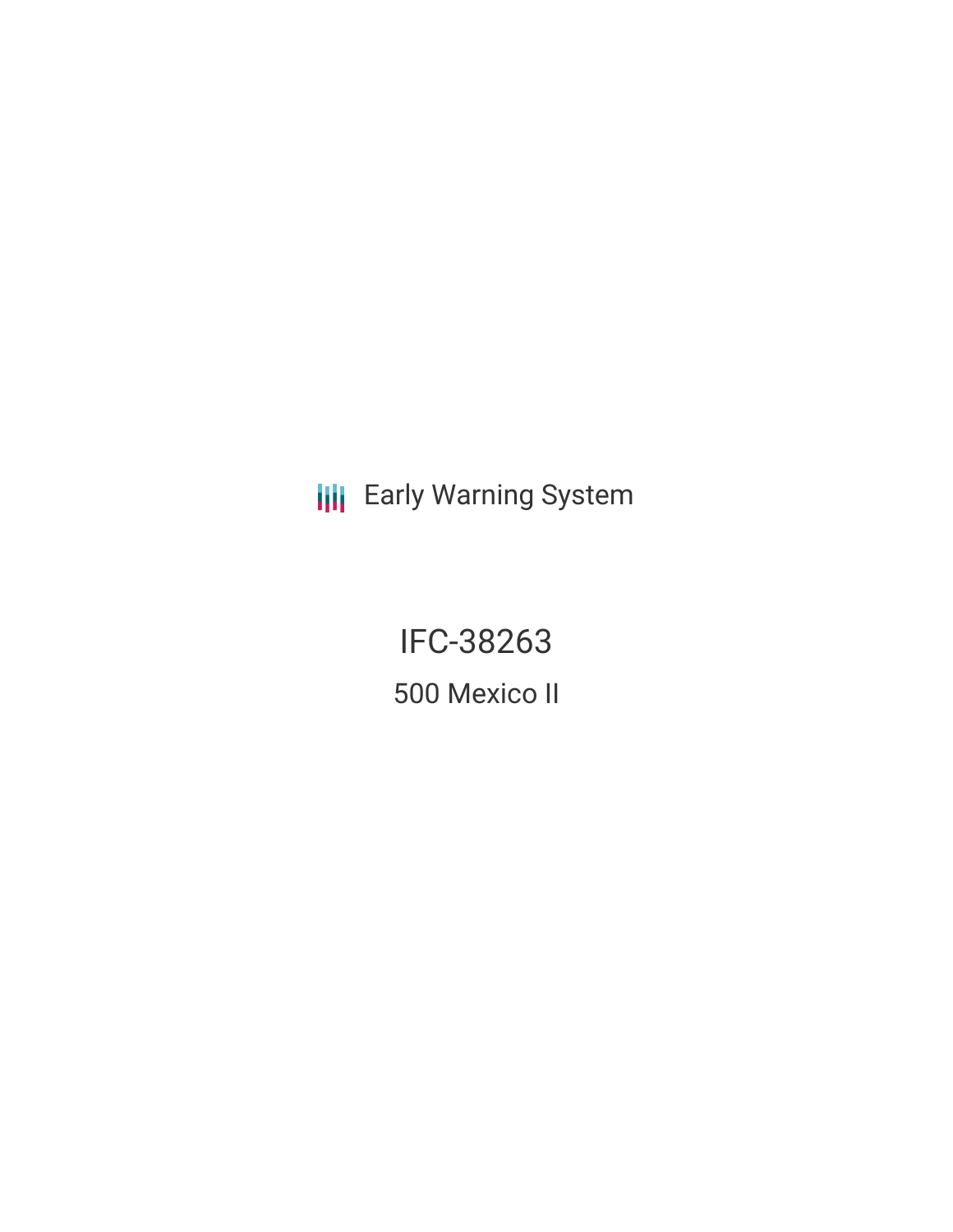# **Quick Facts**

| <b>Financial Institutions</b>  | International Finance Corporation (IFC) |
|--------------------------------|-----------------------------------------|
| <b>Status</b>                  | Approved                                |
| <b>Bank Risk Rating</b>        | FI.                                     |
| <b>Voting Date</b>             | 2017-02-06                              |
| <b>Borrower</b>                | 500 LUCHADORES II LP                    |
| <b>Sectors</b>                 | Finance                                 |
| <b>Investment Type(s)</b>      | Equity                                  |
| <b>Investment Amount (USD)</b> | $$2.00$ million                         |
| <b>Project Cost (USD)</b>      | \$10.00 million                         |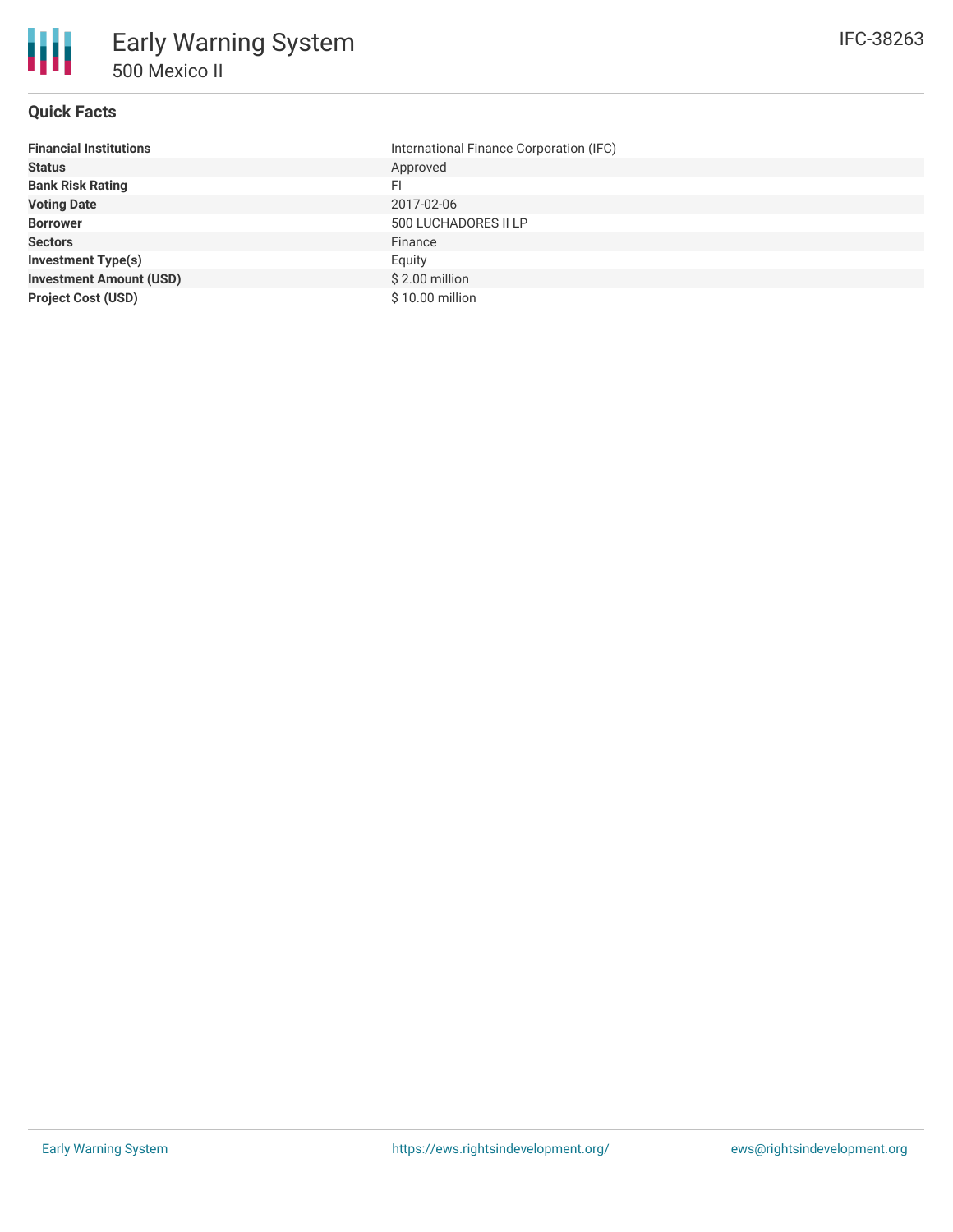# **Project Description**

From IFC:

500 Luchadores II, L.P. is a Mexico City based accelerator that is raising \$10 million to support 120 early stage companies from across Latin America, primarily in the ICT sector. The Fund is sponsored by 500 Startups Management Company, L.L.C., a global early stage venture firm and accelerator founded in 2010 by Dave McClure and Christine Tsai.

The project intends to address funding gaps for seed stage investments by supporting approximately 120 early stage companies. The fund manager expects the Fund's graduated companies to create 600+ new jobs and support local entrepreneurship through the Fund's acceleration cycles and various internal and external events. The Fund intends to mentor 600+ founders/entrepreneurs during the first 2-3 years.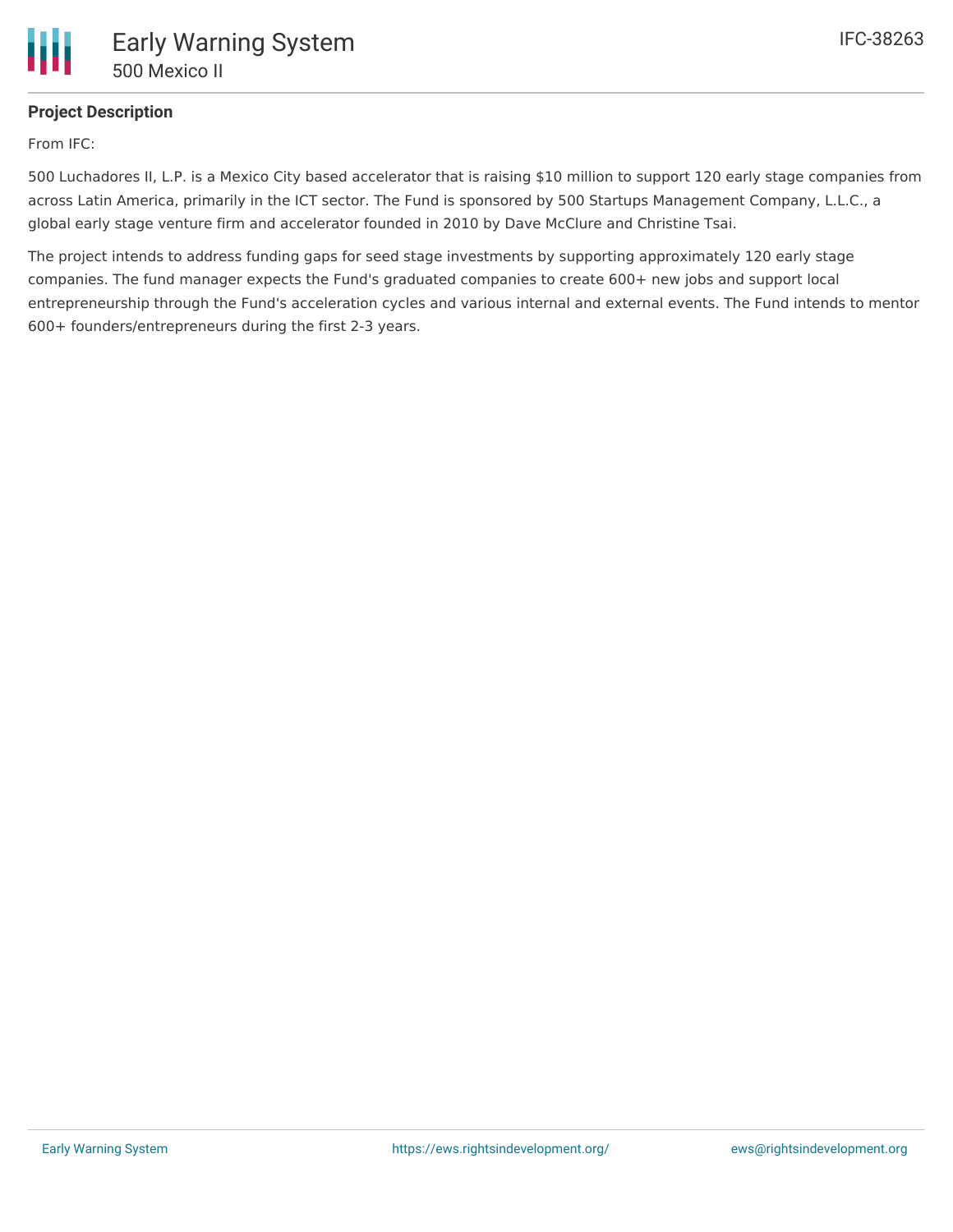### **Investment Description**

• International Finance Corporation (IFC)

The proposed IFC equity commitment is US\$2 million, not to exceed 20% of total commitments. 500 Luchadores II is targeting total commitments of \$10 million.

### **Financial Intermediary**

Financial Intermediary: A commercial bank or financial institution that receives funds from a development bank. A financial intermediary then lends these funds to their clients (private actors) in the form of loans, bonds, guarantees and equity shares. Financial intermediaries include insurance, pension and equity funds. The direct financial relationship is between the development bank and the financial intermediary.

500 [Luchadores](file:///actor/963/) II, L.P. (Financial Intermediary)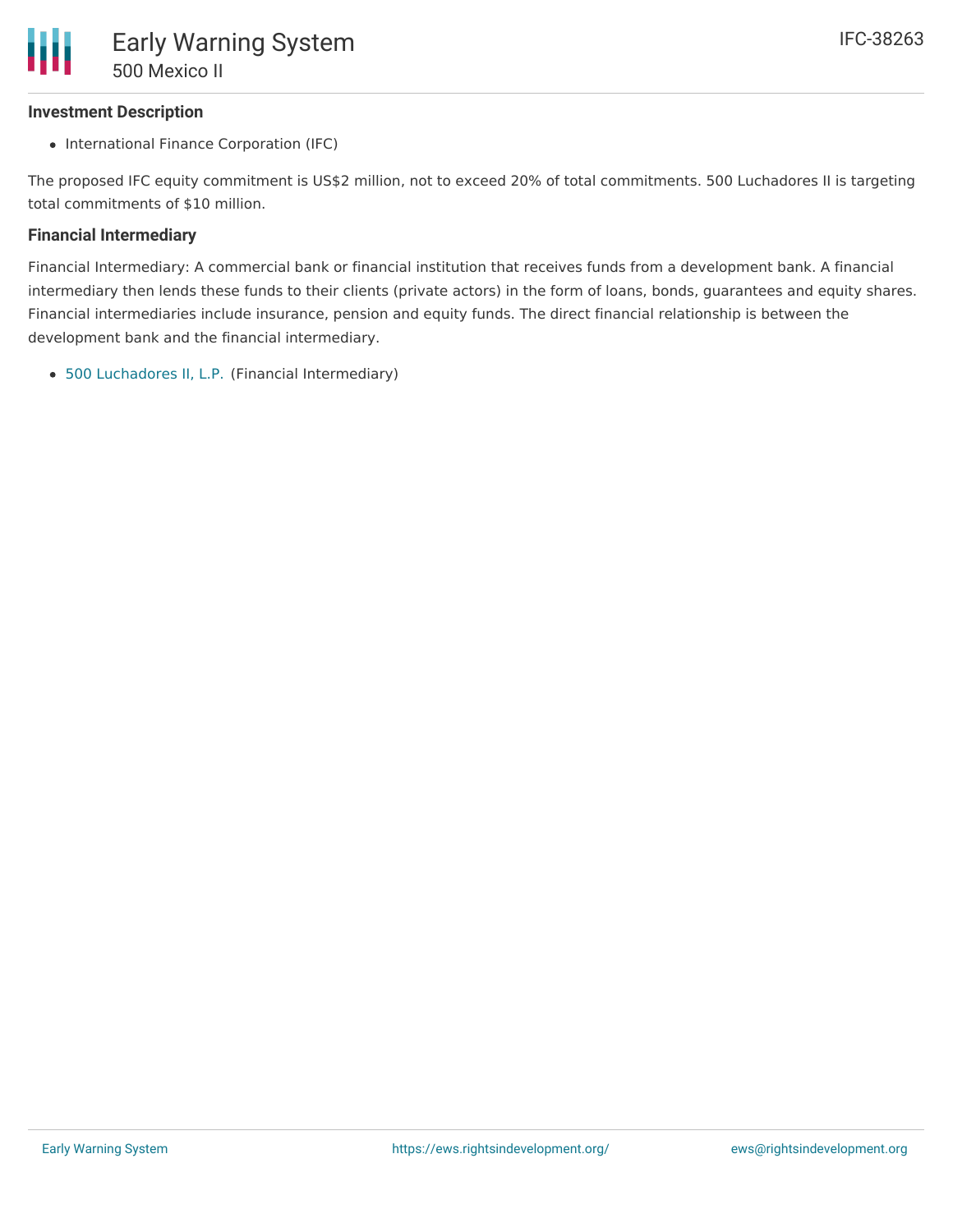

### **Private Actors Description**

500 Luchadores II, L.P. is a Mexico City based accelerator that is raising \$10 million to support 120 early stage companies from across Latin America, primarily in the ICT sector.

The Fund is sponsored by 500 Startups Management Company, L.L.C., a global early stage venture firm and accelerator founded in 2010 by Dave McClure and Christine Tsai.